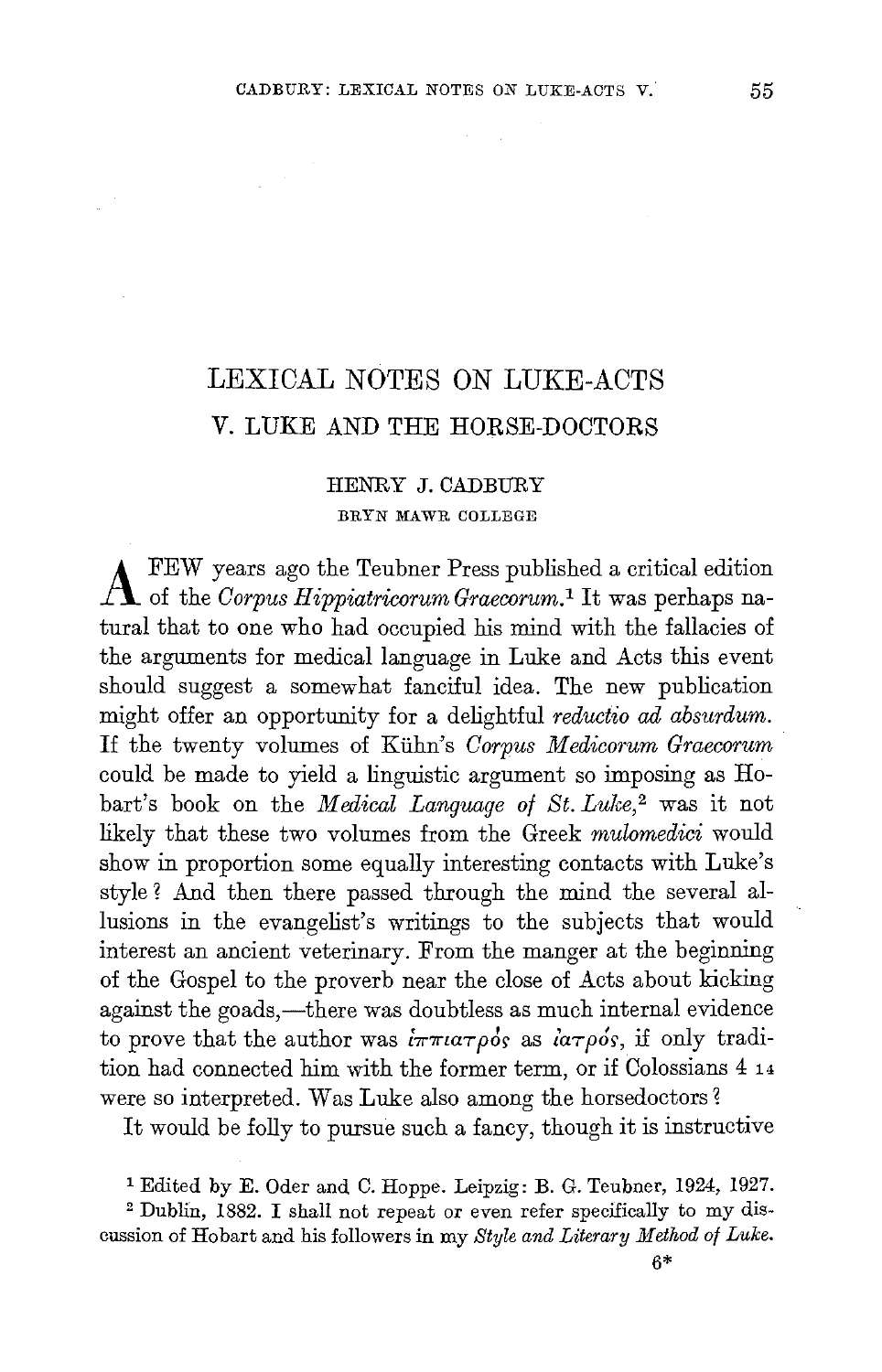to suggest it. The newly published materials in any case were not so satisfactory as those used by Hobart. They are not complete original treatises but excerpts from a succession of writers in a series of Byzantine collections. Not only in extent are the *hippiatri*  far below the *medici* but their remains are more repetitious and monotonous, with less narrative. They are also later in date, deriving from the Fourth or Fifth Century, at least two centuries later than Galen and Aretaeus. It was sufficient therefore to satisfy oneself that, considering these differences, just as striking evidence of Luke's veterinary language was forthcoming as any evidence of medical language. Doubtless in antiquity the two were much alike. Were Hobart's examples really of value, it would be worth noting all of them that recur in the *Corpus Hippiatricorum*. For example of 415 terms in Hobart's index I found at least 130 in the 250 pages that form the body of Volume II of the *Corpus.* 

The only real value in Hobart's work was the collection of parallels of expression to Luke-Acts. To be sure most of the words discussed were common and needed no such illustration, but when the more unusual words or locutions in the New Testament could be illustrated from the doctors the parallels were worth notice, not as evidence of Luke's profession but as general evidence of the accordance of his idiom with Greek style. The fact that the doctors are mainly a century later than Luke and that the horse-doctors are two more centuries later is no objection. There is no reason to suspect either group of dependence upon the Lucan writings. It is true that the Corpus contains a few Christian allusions but in its main part it is evidently as secular as though it were pre-Christian in date. The following parallels may be accepted therefore merely like the old *Observationes* literature as illustrations of Lucan style from an ancient body of literature that has not been previously read for this purpose and is not likely to be so read again. I shall omit many of the commonest phrases, selecting only a few of special interest.

#### $\dot{a}$ *va* $\tau$ *á* $\sigma$  $\sigma$ *ω*

At its very beginning the *Corpus Hippiatricorum* yielded material to my purpose. The collection opens with the excellent Berlin MS of the Ninth Century and this begins with the preface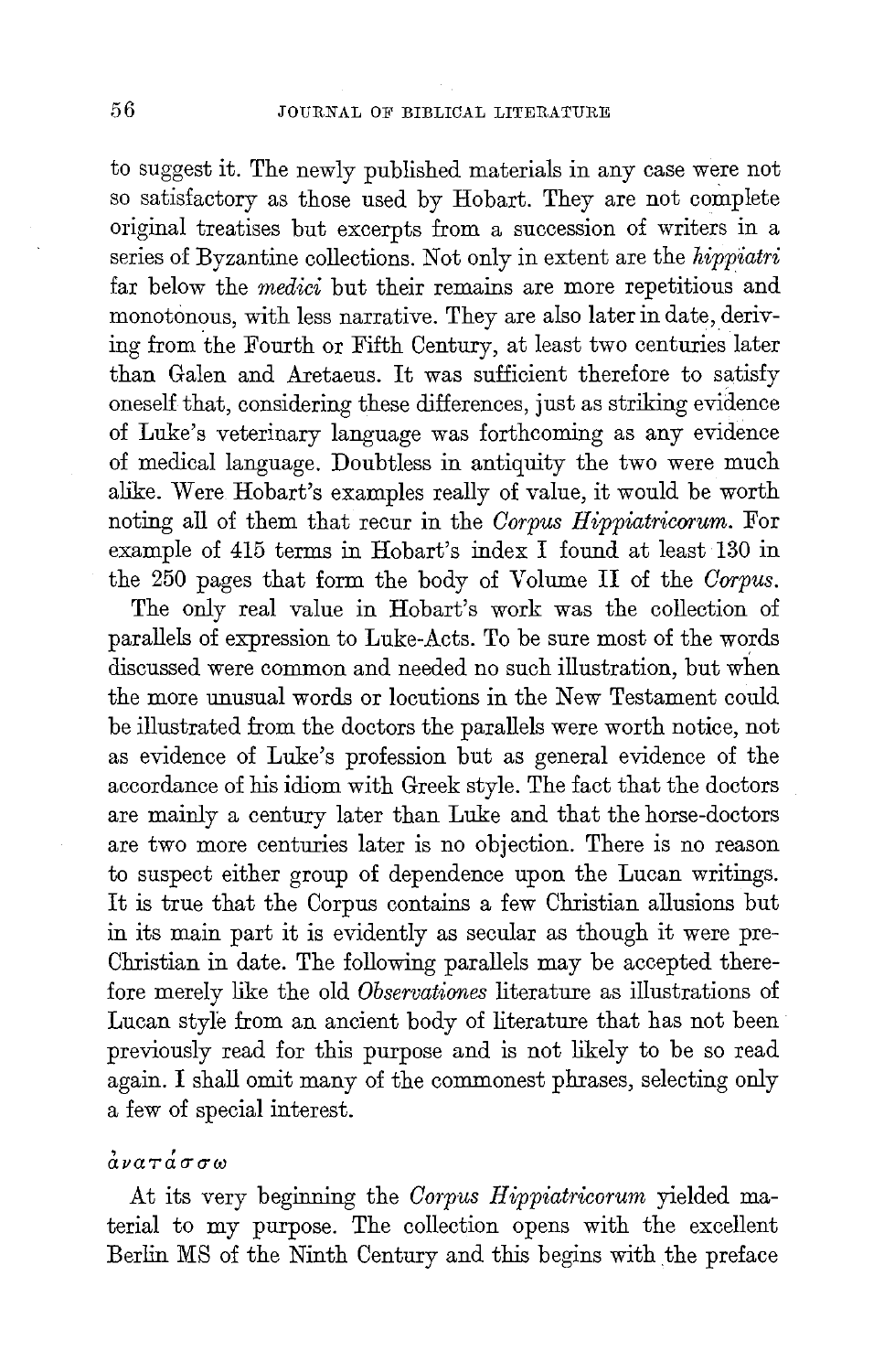of Apsyrtus. Recalling that an early argument for Luke's medical language was the likeness of his preface to one of Dioscorides (Lagarde's *Mittheilungen*, iii. 355f.), though similarities among prefaces are in the nature of the case to be expected, I observed some verbal likeness. The passage (I. 1) begins:  $\sigma\tau\rho\alpha\tau\epsilon\nu\sigma\alpha\mu\epsilon\nu\sigma s\epsilon\nu$ τοις τάγμασι τοις έπι του Ιστρου<sup>3</sup> ποταμου έγνων τα συμβαίνοντα τοίς ίπποις, έν οίς και διαφωνούσιν. αναταξάμενος ούν ταύτα καί τα πρός αύτα βοηθήματα προσφωνώ σοι, φίλτατε Άσκληπιάδη, τούτο το βιβλίον, όντι μοι πολίτη και ιατρώ μεγίστω. εν φ μη επιζητήσης λογιότητα, άλλα την έκ της πείρας φυσικήν έμπει- $\rho \acute{i}$ av  $\acute{\epsilon} \pi i \gamma \nu \omega \theta \iota$ .

λέγω δε πρώτον περί του πυρέττοντος, ως έπιγνωσθήσεται έν τοίς σημείοις τούτοις. επέταξά σοι ταύτα τα σημεία, όπως έκ τῶν τοιούτων πραγμάτων ἐν περισσοτέρα ἀσφαλεία τὰ τοίς ίπποις έκ των τοιούτων σημείων επιγινόμενα πάθη εύχερως γινώσκοις καὶ μὴ ἀσκόπως καὶ ἀγνώστως λέγων ἐκ τῶν ἀκριβῶς έπισταμένων καταγελά, διά τούτο ούν χρή ταύτα ύπό παντός ίπποϊατρού λίαν γινώσκεσθαι.

Of the words spaced as recurring also in Luke  $11-4$  the most significant is  $\alpha \nu \alpha \tau \alpha \zeta \alpha \mu \epsilon \nu \sigma s$ , for which the inferior Paris MS has written the commoner  $\frac{\partial v}{\partial x} \in \mathcal{E}$  aperos. The verb  $\frac{\partial v}{\partial x} \cdot \frac{\partial v}{\partial y} \cdot \frac{\partial v}{\partial y}$  is not common. Blass was able to cite only 'two instances beside Luke. In my commentary on Luke's preface<sup>4</sup> I was able to add few others. Recently Jos. Mansion, writing "Sur le sens d'un mot grec:  $\frac{d}{d} \alpha \frac{\pi d}{d} \sigma \sigma \omega$ ,"<sup>5</sup> is able to add only examples from the Byzantine period, of which only two, *Etymol*, *Magn.* 152, 28  $\frac{\partial}{\partial y}a + a\frac{\partial}{\partial z}a$   $\frac{\partial}{\partial y}a$ , and Psellus, Synops. Leq. 960 (Migne, P.G. cxxii), are not dependent on Luke. The verb was, however, certainly more usual than these few instances suggest, and the impression I had that Luke was using it quite naturally and idiomatically in his preface is confirmed by discovering it in a preface of the horsed octor Apsyrtus.

<sup>3</sup> This reference to the campaign of 332-334 A.D. supplies the chief date for fixing the time of Apsyrtus.

<sup>4</sup> The Beginnings of Christianity. Acts Vol. II, Prolegomena, 1921 p. 494. Cf. Blass, Philology of the Gospels, 1898, p. 14.

<sup>5</sup> In Serta Leodiensia ad celebrandam patriae libertatem iam centesimum annum recuperatam composuerunt philologi Leodiensis (= Bibliothèque de la Faculté de Philosophie et Lettres de l'Université de Liège. Fasc. xliv), Liège, 1930, pp. 261-267.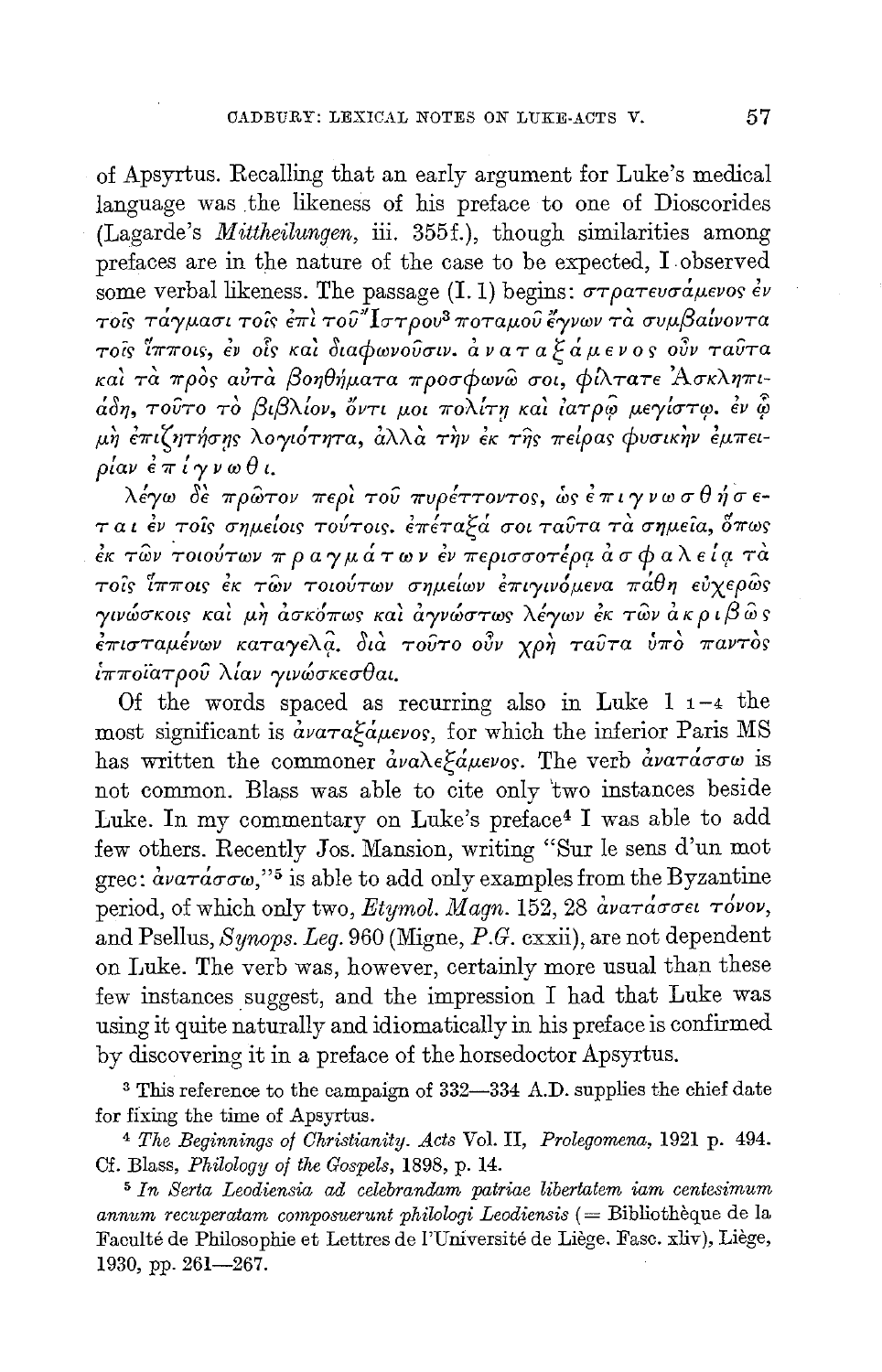The additional instance does not help us determine for the word any special meaning. Mansion is probably right in supposing that it had various meanings and that neither its etymology nor its use in a given passage, e. g. of the rehearsal of tricks by elephants,<sup>6</sup> must be pressed. In both prefaces it probably meant little more than 'write', as indeed Ulfilas translated it. A. Severyns in a footnote  $(p. 267)$  to Mansion's article calls attention to two nouns in inscriptions older than Luke who is the first writer known to use the verb, in which the meaning list or estimate,  $\frac{\partial \nu}{\partial \tau} a \xi G$ . (Dittenberger, *Sylloge*<sup>3</sup>, 577 <sub>21</sub>), or assessors,  $\dot{a}v\alpha\tau\dot{a}k\tau a\iota$  (*ibid.*, and *OGIS.* 213) appears.

#### *avwreptKoc;*

One of the very few of Hobart's examples which were really nearly confined to Luke and the doctors was the word  $\partial x^{\mu}$ The hinterland of Asia Minor is called in Acts xix. 1 *Ta avwrepuca*   $\mu \epsilon \rho \eta$ . According to Hobart "it is a very rare word, and in medical language was applied to the upper part of the body-medicines which acted there-emetics." It is used, however, in an anonymous veterinary description (I. 69 22) of an eye trouble where certain surface infusions spread over the eyes, certain membraneous bodies  $(a$ νωτερικαί τινες επιχύσεις επιφερόμεναι τοίς οφθαλμοίς, σώματά *τινα ύμενώδη*) depriving them of sight as a cloud covers a star.

# $a$ vaka $\theta$ *i* $\alpha$

Another word said by Hobart, p. 11, to be confined in its intransitive use, with few exceptions, to medical writers is  $\partial \alpha \alpha \alpha \theta \partial \alpha$ . They employ it of patients sitting up in bed. Luke twice (Luke 7 1-1; Acts 9 4o) uses the same verb of the sitting up on their bier of dead persons restored to life. Quite analogous is its application to sitting animals as when Apsyrtus  $(I. 17724;$ ; followed as for the verb by Hierocles, 181 17; contrast 186 15 ανακάθηται, ώσπερ κύων) describes a horse as unable to rise again with its back legs, but it sits up like a dog with its front legs ( *ava1rerrwv* J€ *€"/efperrem* 7ra*λιν τοῖς ὀπισθίοις ἀδυνατεῖ ἀλλ' ἀνακαθίζει ως κύων τοῖς ἐμπροσθίοις*).

6 The passage is Plutarch, *De sollert. anim.* 12 *(Moralia* 968), with which should be compared Pliny, N.H. viii 3 (3)  $\S$  6 where the verb used is *meditantem.*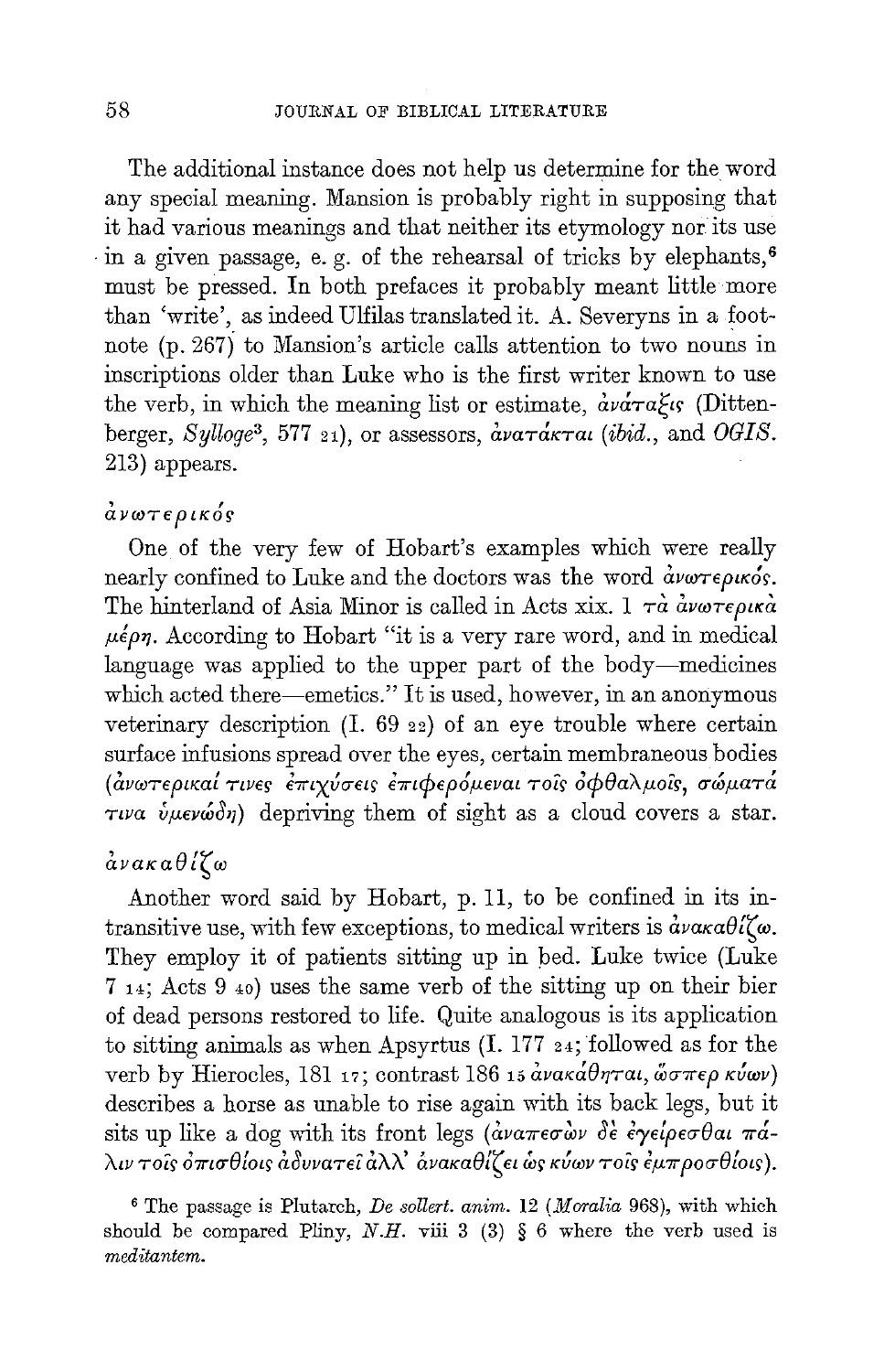# $Ba\rho\nu\acute{a}\beta a$ s

Even to the multiplying examples of the unusual proper name Barnabas<sup>7</sup> the Corpus Hippiatricorum unexpectedly contributed an addition. It is not probably due to Christian influence in spite of the "Abraham" that follows. It is a prescription, or more nearly, a charm for δυσουρία (II. 36 sff.): Γράφε και περίαπτε θεού έπίκλησιν έπικαλούμενος βαρναβαάθθθ και σεχθαβαγγγγα, έπικαλούμαι και θεόν Αβραάμ μμμ. λύσον φλέβας συν δυσουρία και ρεύσον ώς ο Νείλος ποταμός ύπό μηδενός κατεχόμενος.

## $\beta \epsilon \lambda \omega \eta$

Hobart and his followers have laid much stress on the fact that for "needle" Luke 18 25 uses  $\beta \in \lambda_0$  instead of  $\beta \in \alpha_0$  in the parallels of Matt. 19 24 and Mark 10 25. He has evidently changed the word in his source. His motive may, however, have been literary taste rather than technical language. Certainly  $\beta \epsilon \lambda \acute{o} \nu \eta$  is recommended by Atticists, though  $\phi a \phi' b$  is not avoided entirely either by men of culture (Cadbury, Making of Luke-Acts, p. 180, note 26) or, as Hobart (p. 61) implies, by medical writers. With the gospel parallels may be compared the descriptions of an operation on the horse's testicle by Apsyrtus and Hierocles (I. 223f.). Apsyrtus writes ραφίδι λεπτη άκροθιγώς κεντούντες το παρά τον καυλον δέρμα, όξος δριμύ προσραίνομεν τοίς κεντήμασι... και ή έδρα δε και το υποταύριον κεντούμενα τη ραφίδι καθιστάσιν είς την χώ- $\rho$ av. Hierocles, mentioning Apsyrtus by name, writes:  $\beta \epsilon \lambda \omega \eta$ .<br>λεπτη ακροθιγώς κεντείν το περί τον καυλον δέρμα, και όξος προσραίνειν δριμύ τοις κεντήμασιν... και ή έδρα και το ύποταύριον κεντούμενα τη ραφίδι καθιστάσιν αύτο είς την χώραν. The later writer, whose interest in style is, as usual, best disclosed in his learned preface with its literary allusions  $(I. 3-6;$  contrast Apsyrtus' preface already quoted), in paraphrasing his source here has changed  $\dot{\rho}a\phi l_s$  to  $\beta\epsilon\lambda\dot{\rho}\eta$ , but the change, like many similar

<sup>7</sup> See my paper Semitic Personal Names in Luke-Acts in the volume of essays published in honor of Rendel Harris entitled Amicitiae Corolla, 1933, p. 47. I assume with F. C. Burkitt's, Church and Gnosis, 1932, p. 55 that the appended letters in  $\beta$ apva $\beta$ aa $\theta$  $\theta$  mean nothing as with the final  $\theta$  in βαρβηλωθ.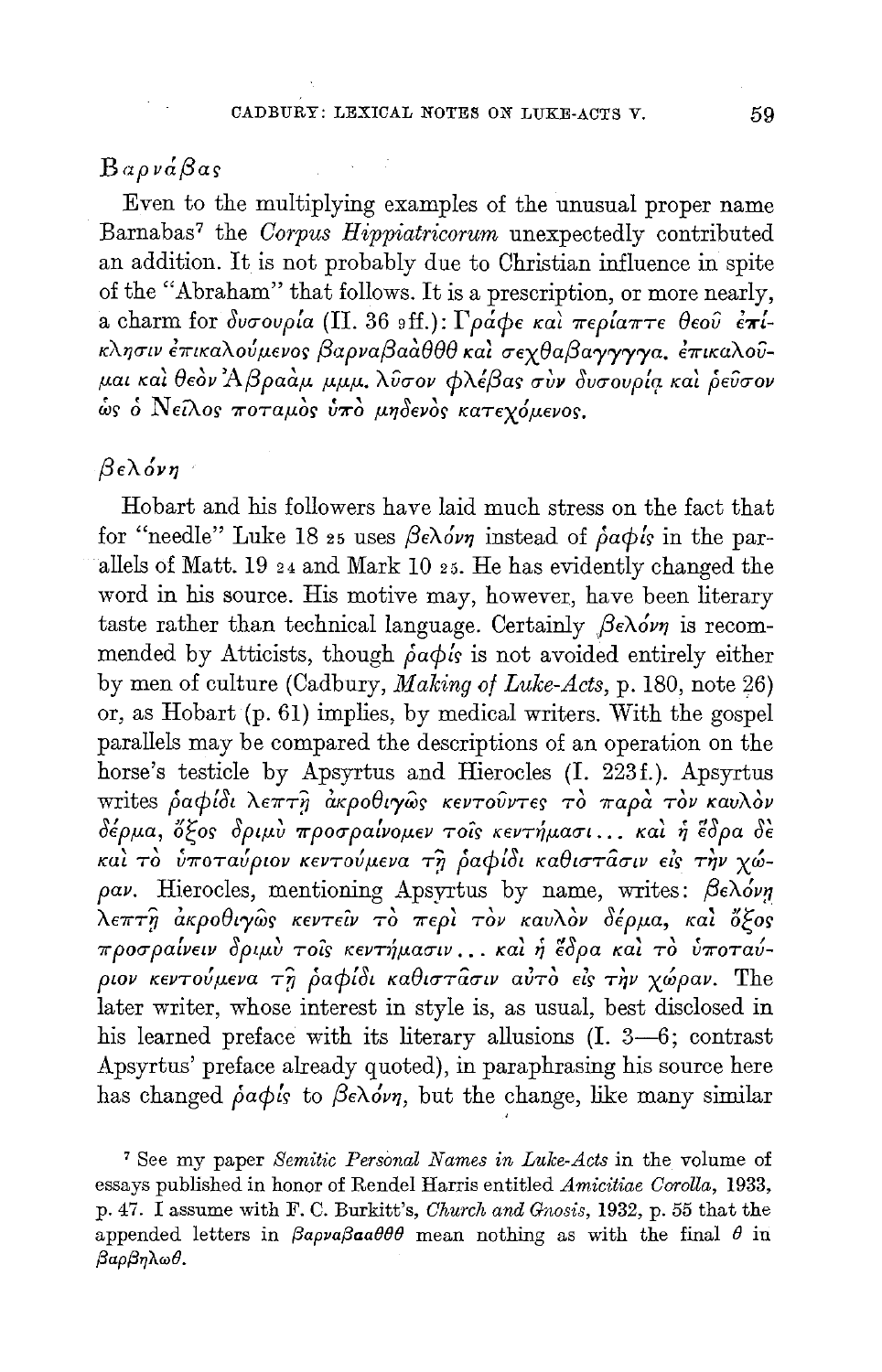changes of Mark made by Luke, is not carried out to the second occurence of  $\dot{\rho}a\phi\dot{\iota}s$ .

## $(\delta \iota \alpha) \lambda \alpha \kappa \alpha \omega$

For the word  $\epsilon \lambda \alpha \kappa \eta \sigma \epsilon \nu$ , used in Acts 1 18 of Judas' death, parallels whether simple or compound are worth noting as the verb is infrequent. Two instances are in passages probably dependent on Acts, viz. Acta Thomae 33:  $\delta$  δε δράκων φυσηθείς έλάκησεν (Tischendorf, p. 219), and Acta Pilati B (Tischendorf, Evangelia Apocrypha<sup>2</sup>, p. 290 with itacistic spelling:  $\epsilon \lambda d\kappa \sigma \epsilon \nu$  $\epsilon \pi \rho l \sigma \theta \eta$ ). A. D. Knox in the Journal of Theological Studies, xv. 289 calls attention to the vernacular expression in Hierocles, Philogelos 194: έγω <εντός του ενοικίου μου ελάκησα, and mentions also Geoponica xiii. 15. The expression there is:  $\lambda \alpha \kappa \hat{\eta} \sigma \alpha \iota \tau \dot{\alpha} s \psi \dot{\nu} \lambda \lambda \alpha s$ (the fleas)  $\pi o$ *unctional*. If it occurs in *Geoponica* we might expect to find it in the horse doctors. The compound in  $\partial a$ - is used there of blisters ( $\phi \lambda \hat{\nu} \kappa \tau \hat{a} \nu \hat{a}$ ) bursting, in the following passage (I. 423 16ff.): πρός δρακοντίαν. δρακοντίαν ούτω νοήσεις. φλύκταιναι γίνονται είς όλον το σώμα αύτου και διαλακώσιν, όπερ θεραπεύσεις  $o\check{\nu}\tau\omega s\kappa\tau\lambda$ . The same compound in the form  $\delta\iota a\lambda\alpha\kappa\eta\sigma\alpha\sigma a$  occurs already in Aristophanes, Nub. 410.

But what deserves attention is the spelling  $\partial u \lambda \alpha \kappa \hat{\omega} \sigma \nu$ . The verb is usually given as  $(\delta a) \lambda a \kappa \epsilon \omega$  and is sometimes described as a Doric and later Greek form of  $\lambda \eta \kappa \epsilon \omega$  (Liddell and Scott<sup>9</sup>, Part 6, 1932, p. 1044; Blass on Acts 1 18, and Grammar; Moulton-Howard, Grammar of N.T. Greek, ii. 246) or connected with  $\lambda d\sigma \kappa \omega$ , aorist έλακον, first (or weak) aorist ελάκησα. But all writers assume contraction in - $\epsilon\omega$ . The veterinary passage uses  $\partial u \lambda \alpha \kappa \hat{\omega} \sigma \nu$ , which, in the indicative, can be nothing except from  $\partial u \partial x \partial x$ though the new Liddell and Scott puts it down for dialaxéw. The passage in Acts as indeed all the other passages quoted, are ambiguous. They can be derived from either - $a\omega$  or - $\epsilon\omega$ . The underlying vowel of the stem must be determined from passages that are decisive, and the newly brought example is decisive for  $-a\omega$ . It does not however stand alone. There is in the great Paris magical papyrus (P. Maq. Par. 3074)  $\sigma l \delta \eta \rho \rho s \lambda \alpha \kappa \hat{\alpha}$ . I would propose, therefore, that hereafter New Testament and Hellenistic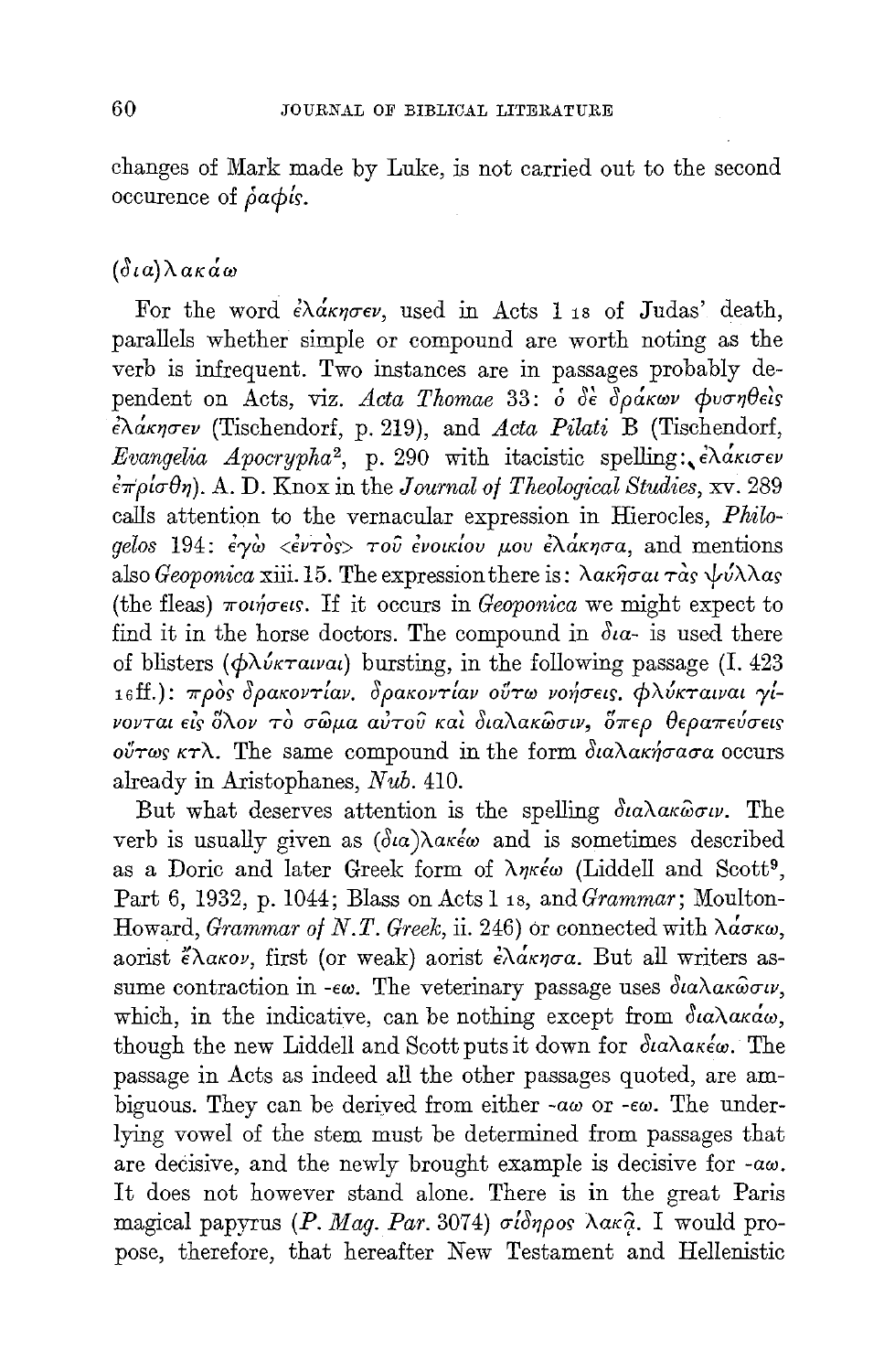lexica should index not  $\lambda a\kappa \epsilon \omega$  nor even, like the new Liddell and Scott, both  $\lambda$ akéw and  $\lambda$ akáw, but simply  $\lambda$ akáw.<sup>8</sup>

# $\sigma v v \theta \rho v' \pi \tau \omega$

Luke's compound  $\sigma\nu\theta\rho\dot{\nu}\pi\tau\omega$  is a very rare verb though one would not suspect it as one reads in translation the simple and familiar complaint of Paul, "What mean ye weeping and breaking my heart?" (Acts 21 13 τι ποιείτε κλαίοντες και συνθρύπτοντές  $\mu$ ov  $\tau \dot{\eta}$ v  $\kappa a \rho \delta' a \nu$ ;) Hobart can only illustrate the uncompounded  $\theta \rho \nu \pi \tau \omega$ . He admits that "this seems to be the only passage in the Greek authors in which this particular compound occurs." For parallels other lexica have had to rely only on Byzantine authors. Unless they have overlooked other instances as well as this one the next oldest occurence to Acts is a Greek translation of Pelagonius when, after the ingredients are described of a potion useful for a great variety of internal complaints, the instructions follow (II. 106 4f.): *ταύτα πάντα καθάρας και συνθρύψας* έψει εν ύδατι  $a\pi\delta$   $\kappa\sigma\tau\epsilon\rho\nu\alpha\varsigma$ . Even here the manuscript tradition is not unanimous but the variant  $\sigma v \nu \tau \rho / \sqrt{\alpha_s}$  is recorded.

### $\phi$ *a* $\tau$ *v* $\eta$

Of the meaning of  $\phi a \to r \nu \eta$  in Luke 2 I have nothing to add to what I said before in these notes *(Journal of Bibl. Lit.* xlv.,1926, pp. 316ff.). The word occurs naturally with great frequency in the writings of the veterinaries, e.g. I. 290 12  $\tau o\hat{i} s \stackrel{\partial}{\partial} v v \xi \iota \tau \nu \pi \tau \epsilon \iota$  $\tau \dot{\eta}$   $\phi \dot{\alpha} \tau \nu \eta \nu$  where I suppose either stall or manger could be meant. So II. 222 14 εαυτον επι του τοίχου και της φάτνης αράσσει (cf. I. 208 20). But a few lines further down (24f.)  $\pi \rho \delta s \tau \delta \mu \eta \lambda \alpha \kappa \tau \iota \zeta \epsilon \nu$  $\int \hat{\varphi} a \, d\lambda \hat{\eta} \hat{\lambda} \omega \nu \, \dot{\epsilon} \nu \, \tau \hat{\eta} \, \phi \, d\tau \nu \eta$  it can only mean stall. The anarthrous prepositional phrase in I. 42 1f. *kai rà σιτία καταλείπει διαμαo-wp.r;voc;* €v *¢aTv'J* suggests that even at its first occurrences in Luke 2 7, 12 €v *¢aTv'J* could be rendered "in *the* manger or *the* 

<sup>8</sup> Since this paragraph was written Professor W. F. Howard, of Handsworth College, has called to my attention a remark of W. Bauer in *Theologische Literaturzeitung,* liv. (1929), col. 102, in which, on the basis of the same two passages, he derives the verb in Acts, *loc. cit.* from  $\lambda$ akáw. Rejoicing to have been anticipated in the same opinion, I allow what I have written to remain.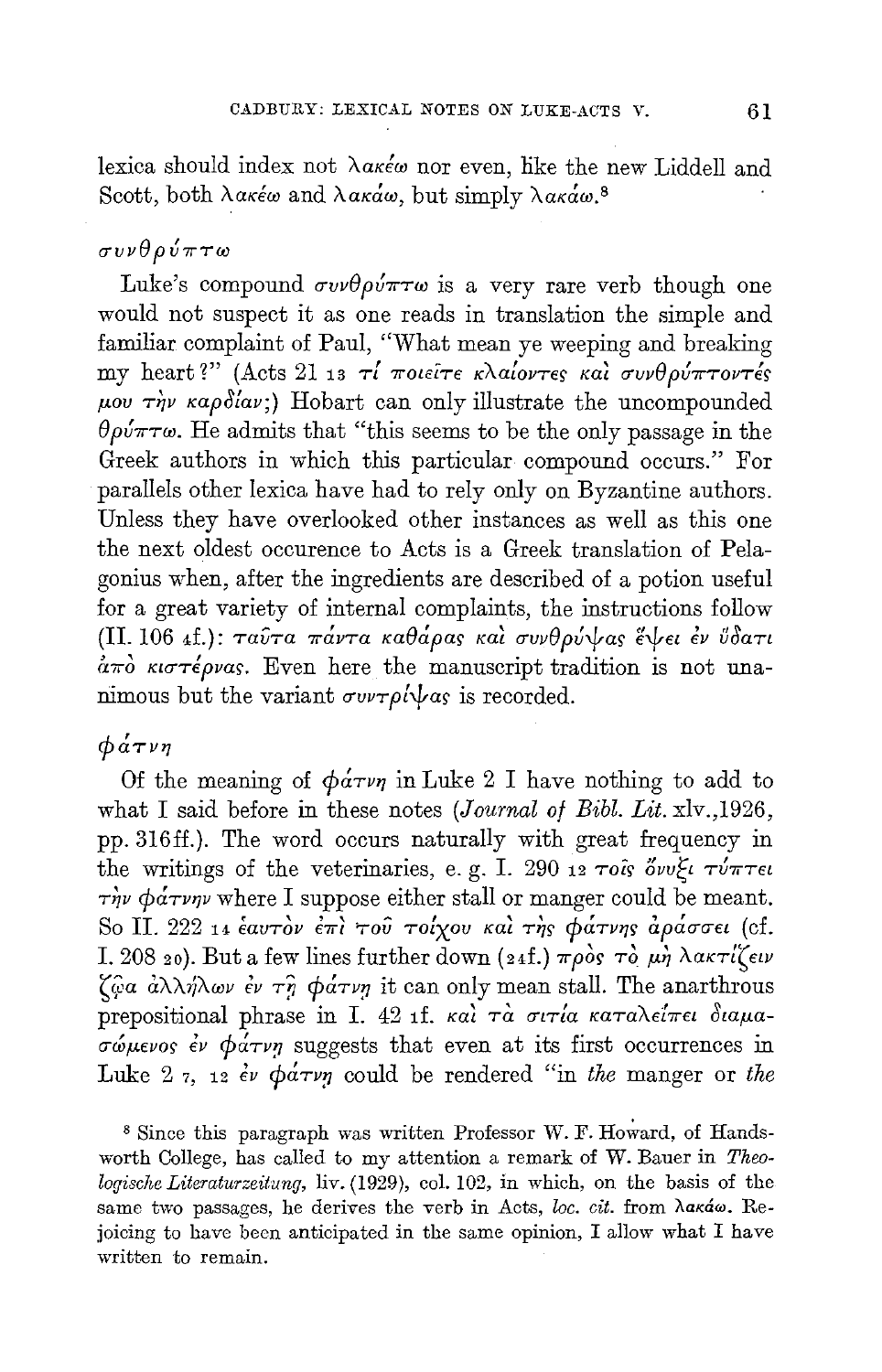stable" instead of "in *a* manger or *a* stable." In Luke's verse 16 *f:v* T~ *¢aTV!J* the article refers to the object as something already mentioned, in accordance with Greek idiom.

A very large amount of the text of the *Corpus* is occupied with prescriptions. The pharmacopoea is not large. The same drugs recur often, and accessible articles are naturally favorites. In view of Luke 10 34 κατέδησεν τα τραύματα αυτού ετιχέων έλαιον και  $o\vec{l}$ *vov* it is worth mentioning again that this is a very common combination for internal and also for external use. The wine is usually mentioned first (e.g. I.  $9, 4, 26, 24$ ff., in both cases with *επιχέω*, and II. 126 *τ et al.*) as in the much commoner compound  $o\dot{v}e\lambda a\dot{\omega}$  (I. 39 23 *et al.*). Luke's adjectives for wine (Luke 5 39) are also usual,  $\pi a\lambda a\omega'$ s (I. 26 24) and  $\gamma \rho \eta \sigma \tau \omega'$ s (II. 66 16).  $\alpha \nu \sigma \tau \eta \rho \omega'$ , used of persons in Luke 19 21f. (contrast Matt. 25 24  $\sigma \kappa \lambda \eta \rho \delta s$ ), is also used of wine and vinegar. The garden vegetables connected in Luke 11  $\overline{42}$   $\overline{70}$   $\eta$  $\delta\psi$ *o* $\sigma\mu\omega\chi$  *Kat*  $\tau\delta$   $\pi\eta\gamma\alpha\nu\omega\chi$  occur together also in recipes (I. 12 15  $\eta \delta \nu \delta \sigma \mu \nu \kappa a \hat{i} \pi \eta \gamma \hat{\alpha} \nu \nu$ ) but so do Matthew's anise and cummin (Matt. 23 23 Tò ήδύοσμον και Το άνηθον και Το κύμι*vov*; II. 164 13 πήγανον, κύμινον, κόνυζαν, άνηθον) and of course each of them separately. The horsedoctors distinguish cummin, as they do many other substances, by a variety of geographical names, e. g. κύμινον Αίθιοπικόν (Ι. 140 25), 'Αλεξανδρίνον (Ι. 289 15),  $'E\lambda\lambda a\delta\mu\sigma\nu$  (II. 135 21),  $'I\tau a\lambda\mu\sigma\nu$  (II. 210 s); and although the problem of  $\nu \dot{\alpha} \rho \dot{\delta} \circ \pi \iota \sigma \tau \iota \kappa \dot{\eta}$  (Mark 14 3, John 12 3) belongs to the vocabulary of other evangelists, in view of the use in the *Corpus*  of νάρδος 'Ινδική οτ Κελτική οτ Κρητική οτ Συριακή (II., Index, p. 349) I cannot but think that Jannaris was on the right track when he suggested *(Class. Review*, xvi. 460) for  $\pi i \sigma \tau \kappa \dot{\delta} s$  an adjective of place. Both the Lucan terms  $\sigma v \kappa \dot{\alpha} \mu \nu \sigma \nu$  and  $\sigma v \kappa o \mu o \rho \dot{\epsilon} \alpha$ (II. 165 1s) occur in the *Corpus,* the former repeatedly (I. 9 1,  $102$  16, 144 1 *et al.*).

Of the Lucan terms for diseases the spelling  $\partial v \sigma \epsilon \nu \tau \epsilon \rho i \sigma \nu$  probably should be retained in Acts 28 s though Hobart and the horsedoctors provide only examples of the earlier and more correct δυσεντερία. Dropsical, a condition discussed by the latter (I. 201££., II. 164£.) in close proximity to dysentery, is expressed by Luke 14 *z* by an adjective *υδρωπικός*, which occurs also in the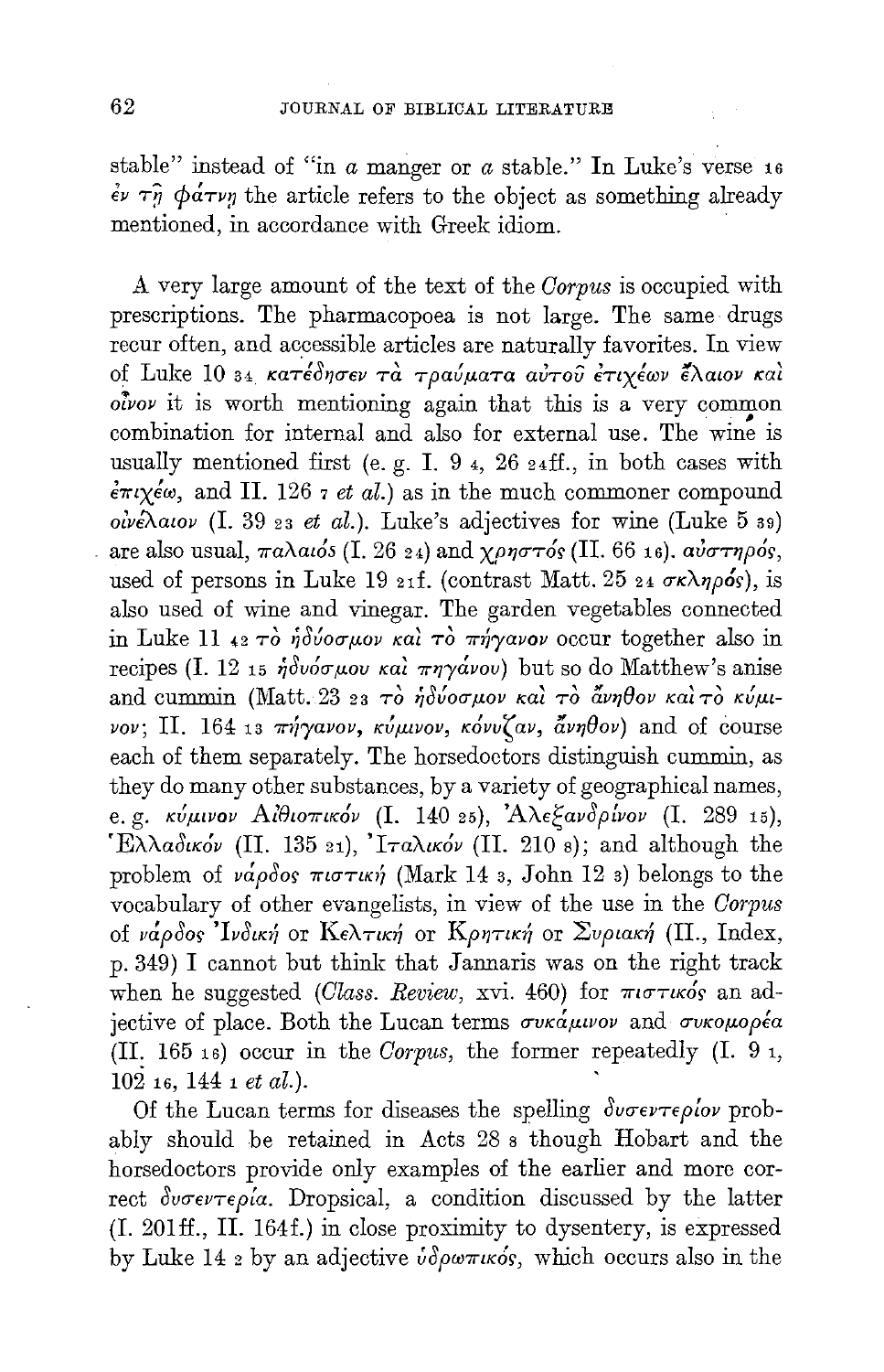veterinary writings (I. 201 5, 203 7, II. 164 25, 165 11) alongside of the more regular  $\mathring{v}$  depos. It has been claimed that  $\pi a\rho a\lambda v\tau u\kappa\delta s$ when used by Mark was avoided by Luke as a word rejected by the doctors. To other evidence of good medical use of  $\pi a \rho a \lambda \nu \tau \mu \sigma S$ *(Journal of Bibl. Lit.,* xlv., 1926, pp. 204£., note 45) may be added *Corp. Hipp. Gr.* I. 433 6.

It has been said that Luke has a rich vocabulary for conception and childbirth. In illustration such terms are cited as occur also in *Corp. Hipp. Gr.* II. 141 13ff. when as a spell the writing of Psalm 47 as far as the words  $\epsilon \kappa \epsilon \hat{i}$   $\omega \delta \hat{i} \nu \epsilon \hat{j}$   $\omega \delta \hat{k} \nu \epsilon \hat{k}$   $\omega \delta \hat{i} \nu \epsilon \hat{j}$  is recommended; cf. 21  $\sigma v \lambda \lambda a \beta \epsilon \hat{i} v \sigma \tau \epsilon \hat{i} \rho a v \hat{i} \tau \pi \sigma v$ ; cf. 84 2  $\dot{\epsilon} v \gamma a \sigma \tau \rho \hat{i}$  $\tilde{\epsilon}_{\chi}$ ov $\sigma a$ .

Of more general words for disease or symptoms other parallels may be cited. There are in Luke 16  $\epsilon \lambda \kappa \omega$ ,  $\epsilon \lambda \kappa \omega$ , words common in the *Corpus.* As it is said of Lazarus that the dogs licked his sores (21 ol  $\kappa \nu \nu \epsilon$  epxomevol e $\pi \epsilon \lambda \epsilon \nu \nu \nu \tau \alpha$  e $\lambda \kappa \eta$  avTov), so reference is made to a horse under treatment (I. 251 19  $\epsilon \nu$  aυτ $\hat{\eta}$  τ $\hat{\eta}$  $\gamma\lambda\omega\sigma\sigma\eta$   $\pi\epsilon\rho\iota\lambda\epsilon\iota\chi\omega\nu$   $\tau\alpha$   $\epsilon\lambda\kappa\eta$ ) licking its sores with the tongue.  $a$ *o* $\tau$ ria is an often mentioned symptom of diseased animals (I. 54 10, II. 240 15) and the continuance of it required various expression. Beside parallels from other authors for Acts 27  $_{21}$   $\pi$ o $\lambda \lambda \hat{\eta}$ s  $\dot{a}$ σιτίας ύπαρχούσης and 33 άσιτοι διατελείτε we may add from  $the \textit{Corpus}$  Ι. 3 7  $\alpha$ σιτίας μενούσης, 180 7 μένει άσιτος.

The passage Acts 3 8 has been claimed as medical for many years, particularly for the words  $\sigma\phi\dot{\nu}\rho a$ ,  $\beta\dot{a}\sigma\dot{\nu}$ ,  $\sigma\tau\epsilon\rho\epsilon\dot{\sigma}\omega$ . The first of these is too common in all literature to need citations about "ankles" of horses. For  $\sigma\tau\epsilon\rho\epsilon\acute{o}\omega$  of cures of feet we may compare I. 324 12  $\delta$   $\sigma\tau\epsilon\rho\epsilon\sigma\tau\omega\zeta$  as a description of a horse, II. 82 1  $\epsilon\sigma\tau\epsilon$ - $\rho \epsilon \hat{\omega} \sigma \theta \alpha \iota$  of the strengthening of a horse's feet, 263 7  $\sigma \tau \epsilon \rho \epsilon \iota \sigma \tau \epsilon \hat{\iota}$  $\tau$ ούς  $\pi$ όδας.

Luke's general terms used for illness are often as easily illustrated from the *Corpus Hippiatricorum* as from the *Corpus Medicorum*. συνέχομαι in the sense "be affected" (Hobart, p. 3) occurs often. There is for example the case with curious assonance  $(I. 155 10)$ : δταν συνέχηται 'ίππος τώ πάθει τούτω, συνεχέστερον αναπνεί. Luke twice uses the verb with fever (Luke 4 38, Acts 28 s). Hierocles' preface is followed by a discussion of fever beginning (I. 6 23) :  $i\pi\pi$ os el συνέχοιτο  $\pi\nu\rho\epsilon\tau\hat{\varphi}$ . Inflammation is expressed in Acts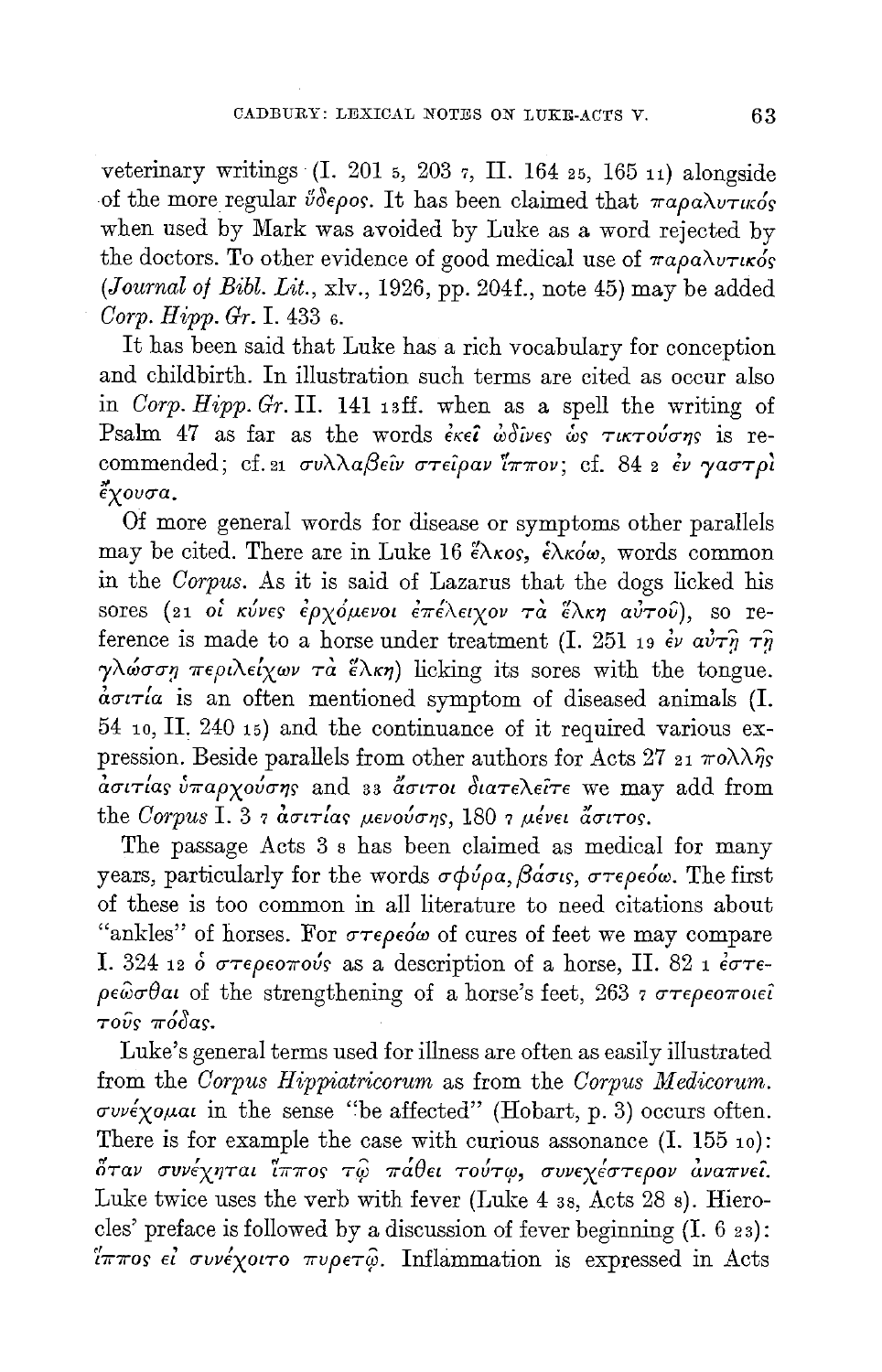28 6, in the doctors (Hobart, p. 50), and in the horse doctors (e. g. I. 157 7, II. 109 7) by  $\pi'_\mu\pi_\rho\alpha_\mu\alpha_l$ . The verbs  $\partial_\chi\chi'_{\epsilon\omega}$  and  $\partial_\gamma\chi'_{\epsilon\omega}$ are abundant in the *Corpus* (cf. Hobart, p. 7).

For recovery or cure the horsedoctors use  $\partial \pi a \lambda \lambda \partial \sigma \sigma \omega$ ,  $\partial a \lambda \nu \omega$ (e. g. I. 33 11) and  $\frac{\partial \nu}{\partial \lambda} \eta \psi$  (e. g. I. 398 22, II. 268 6), but more as do the doctors (see Hobart 47, 204, 124) than in accord with Luke's usage. Of stanching blood likewise the doctors of both sorts use  $i\sigma\tau\eta\mu\tau$  transitively rather than, like Luke 8  $\mu\tau$ , intransitively. While  $\beta o \eta \theta \eta \mu a$  is very common as an expedient used in cure I found only one instance of  $\beta o_{\theta} \theta_{\epsilon \mu}$  (II. 185 15; cf. I. 183 1) comparable to the usage of that word which I would recommend for explaining Acts 27 17 (see *Commentary, ad loc.*). Ramsay's view that  $\theta \epsilon \rho a \pi \epsilon a$  (- $\epsilon \nu \omega$ ) is to be distinguished from *laxis* (*iaouai*) as meaning treatment and cure respectively is not supported by such occurrences of  $\theta \epsilon \rho a \pi \epsilon' a$  as I. 251 12, 316 23, II. 64 23. On the other hand the phrase of Acts 27 3  $\epsilon \pi \mu e \lambda \epsilon / a s$  *Tvxeiv* can be exactly duplicated from I. 12 5. For rapidity of change Luke's adverbs *<sup>2</sup>*cai $\phi$ *vns* (Hobart 19; I. 74 5, 368 17, II. 286 3),  $\pi$ apa- $\chi \rho \hat{\eta}$ μα (Hobart 96; I. 53 10 al.), *συντόμως* (Hobart 262: to be translated 'quickly,' rather than 'briefly') and  $\ddot{a}\phi v\omega$  (not in Hobart, e. g. Acts 28  $\epsilon$ ; II. 158 27) are all used.

It is becoming increasingly clear that certain adverbs tend to be used without definite comparative force in the comparative. The *Corpus Hippiatricorum* illustrates some of the same ones as do Luke's writings.

*aKpt/3ea-TEpov* Acts 18 26, 23 15, 20, 24 22; I. 51. *Ka'AI\.Iov* Acts 25 1o; I. 99 3. *7rVKVoTEpov* Acts 24 26; II. 135 17, 181 26, 263 6.

Other indentities of vocabulary betweeu Luke and the horsedoctors include (with no suspicion of medical force)

 $a\sigma\omega\tau\omega s$  Luke 1513 ; II. 1095.  $\delta$ iao $\tau \gamma \sigma$ as  $\beta \rho \alpha \chi$ *ú* Acts 27 2s; I. 388 5. *βοών ζεῦγος Luke 14 19; II. 270 3.*  $\pi \epsilon \rho \mu \alpha \pi \tau \omega$  Luke 22 55; II. 36 9, quoted above, and *passim*. *7revtxp6c:* Luke 21 2; I. 138 11. *7rToeofJ-at* Luke 21 9, 24 37; I. 29013; II. 249 1s, 19.